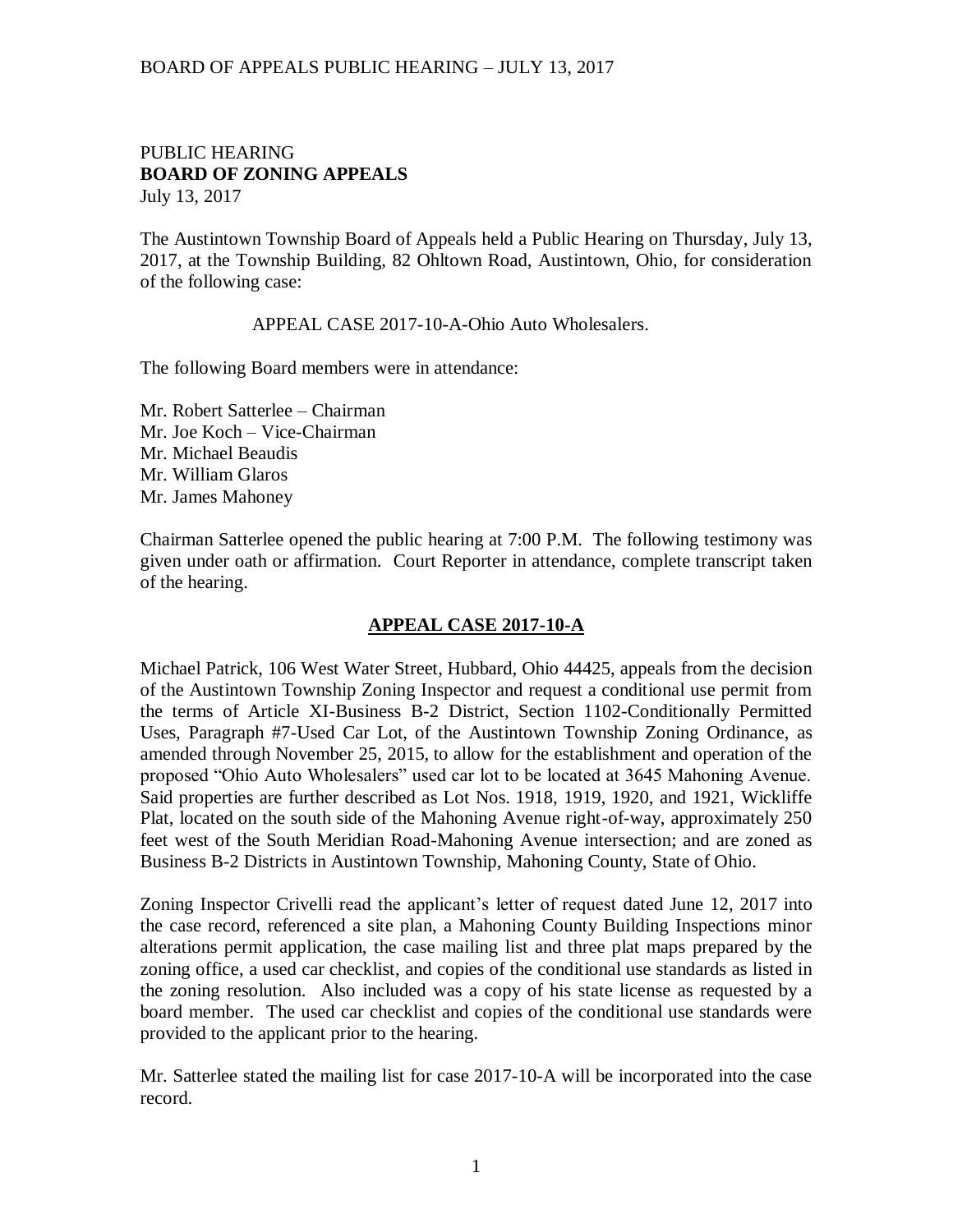Michael Patrick, 106 West Water Street, Hubbard, Ohio 44425, stated he recently purchased the building and has been doing business over 30 years. He requested 20 to 25 cars on the lot at any given time. Most of the time it would be 20 cars. Mr. Beaudis asked if he had enough room for that many cars. Mr. Patrick answered in the affirmative. The parking lot will be blacktopped and relined with handicapped parking. There was reference to the enclosed site plan and discussion of how the cars will be parked on-site. Mr. Patrick stated the drive-in lower level can hold about 17 cars. The area can be used for showing cars in the winter and washing vehicles. The Mahoning Avenue location is more convenient than his Hubbard location as he also works in Youngstown. The building is well constructed. He removed vagrants from the building. The vehicle price range will be \$3,000.00 and up. An employee from the bank will be on-site to offer financing. He invested \$50,000.00 to purchase of the property.

Mr. Beaudis observed there are 13 existing private used car lots and three used car lots attached to new car dealerships. Mr. Patrick stated his cars go through a complete review and he has a good business reputation.

Mr. Satterlee asked if he does wholesaling. Mr. Patrick answered in the negative. They do take cars to the auction if they do not sell in 90 days. The dealer's license was marked as Exhibit "A".

Mr. Koch inquired about lighting. Mr. Patrick advised there will be new lighting on the building. The building will be painted white. The awning will have new red letters. A new sign will be paced on the existing pole. There was discussion of parking cars behind the building. Mr. Koch observed he did not think there was any way to park 25 cars on the lot. Mr. Patrick stated he could reduce to 20 cars. Mr. Patrick approached the Board to depict on the site plan where he could park cars behind the building. Mr. Satterlee suggested 20 cars are too many including the need to have three stalls for the employees to park. Mr. Patrick stated he did not have a problem with parking 15 cars outdoors for showing. Mr. Satterlee advised the conditional use permit can be reviewed in the future. Mr. Koch suggested restriping the stalls to 9' x 18'. Mr. Patrick stated he would like 20 cars but can live with 15 cars. The downstairs is wide open. The doors need replaced. Roof repairs were completed by Huffman Roofing. The dumpster will be placed in the back corner on the grass. The fence belongs to him and will be repaired. The dumpster will be inside the fence. Mr. Satterlee observed a truck will have difficulty accessing the dumpster if there are 20 cars on the lot.

No one else in attendance to speak for the request.

No one in attendance to speak against the request.

**2017-10-A-Ohio Auto Wholesalers**: Motion by Mr. Koch to approve the conditional use permit to allow 15 vehicles on the lot for sale with no regard to how many vehicles are stored in the basement and with the understanding the applicant can come back in the future to ask for an increase in the number of vehicles for sale on the lot.